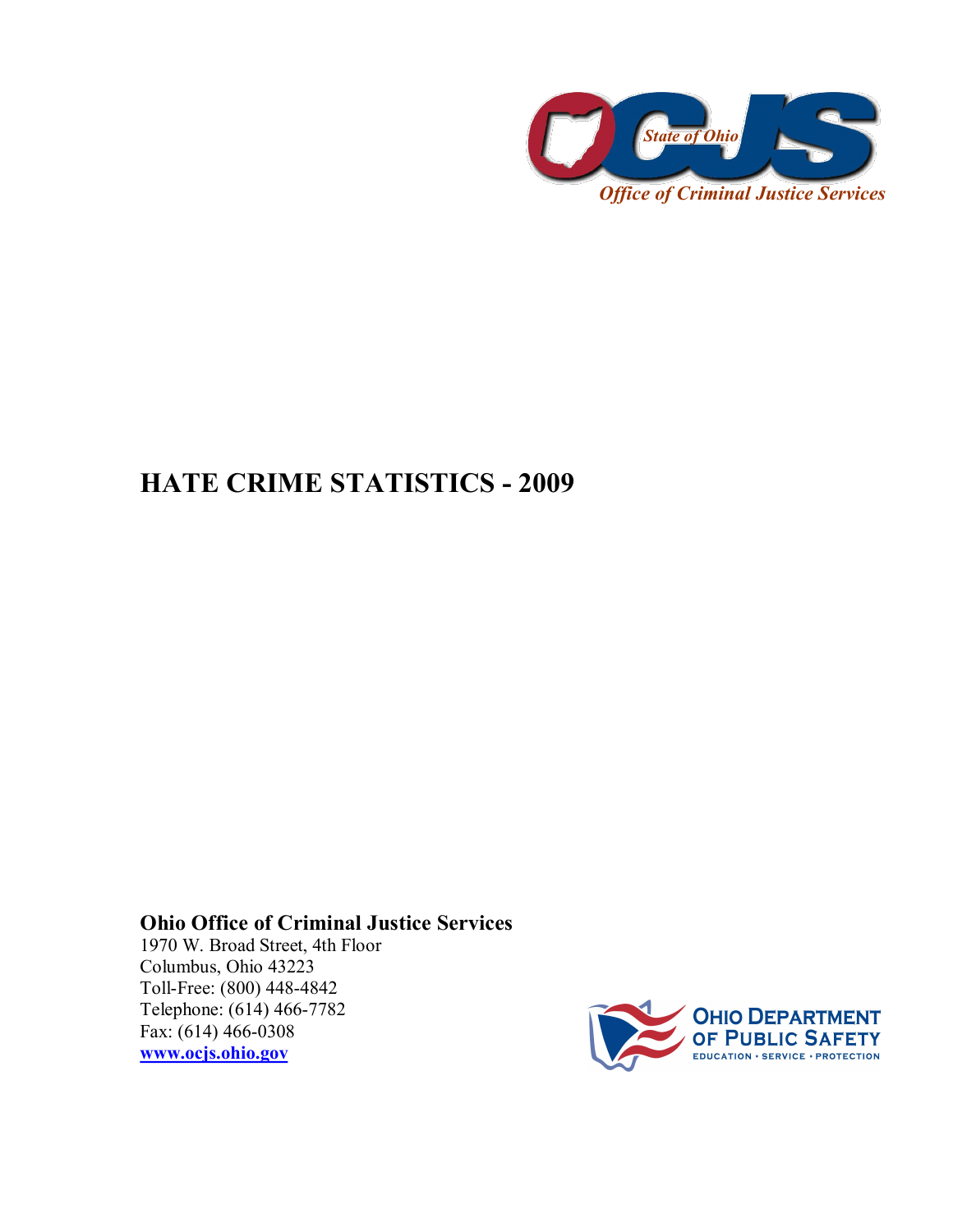## HATE CRIME STATISTICS 2009

In November 2010, the Federal Bureau of Investigation released the publication, *Hate Crime Statistics 2009*. Produced in compliance with the federal Hate Crime Statistics Act of 1990,

the publication has been released annually since 1992.<br>Hate crimes, also known as bias crimes, are criminal offenses committed against a person,<br>property, or society that are motivated, in part or in whole, by the offender race, religion, disability, sexual orientation, or ethnicity/national origin.

The report is based on data submitted to the FBI's hate crime statistics program through a standardized hate crime supplement to UCR and NIBRS reports. Nationally, 14,422 law enforcement agencies participated in the hate crime reporting program in 2009.

The information contained in this report is subject to strenuous qualifiers. As the FBI report itself states, "Because motivation is subjective, it is sometimes difficult to know with certainty whether a crime resulted from the offender's bias. Moreover, the presence of bias alone does not necessarily mean that a crime can be considered a hate crime." Law enforcement investigation must reveal with sufficient evidence to lead a person to conclude that the offender's *actions* were motivated in whole or in part by his or her bias.

The following is a brief review of this year's report. Whenever available, Ohio statistics are reported, and may be supplemented by U.S. statistics. Hate crime reporting

- · The number of Ohio law enforcement agencies who submitted the hate crime supplement increased from 545 in 2008 to 588 in 2009.
- · Of the 588 Ohio law enforcement agencies who submitted the hate crime supplement in 2009, 105 agencies reported a total of 297 hate crime incidents, and 483 reported zero hate crime incidents.
- The Ohio hate crime rate of 3.1 incidents per 100,000 population is above the national average of 2.4 incidents per 100,000 population.
- · Nationwide, most hate crime incidents, 48 percent, involved racial bias. The remaining incidents involved religion (20 percent), sexual orientation (19 percent), ethnicity/national origin (12 percent), and disability (1 percent).
- In Ohio, 48 percent of hate crime incidents were related to race, followed by disability<sup>1</sup> (18 percent), sexual orientation (16 percent), ethnicity (10 percent), and religion (8 percent).
- Nationwide data on the specific types of racial bias show that 71 percent of such incidents were anti-Black and 17 percent were anti-White.

<sup>&</sup>lt;sup>1</sup> One agency reported 39 of the 53 disability hate crime incidents (74% of all Ohio's disability hate crime incidents).